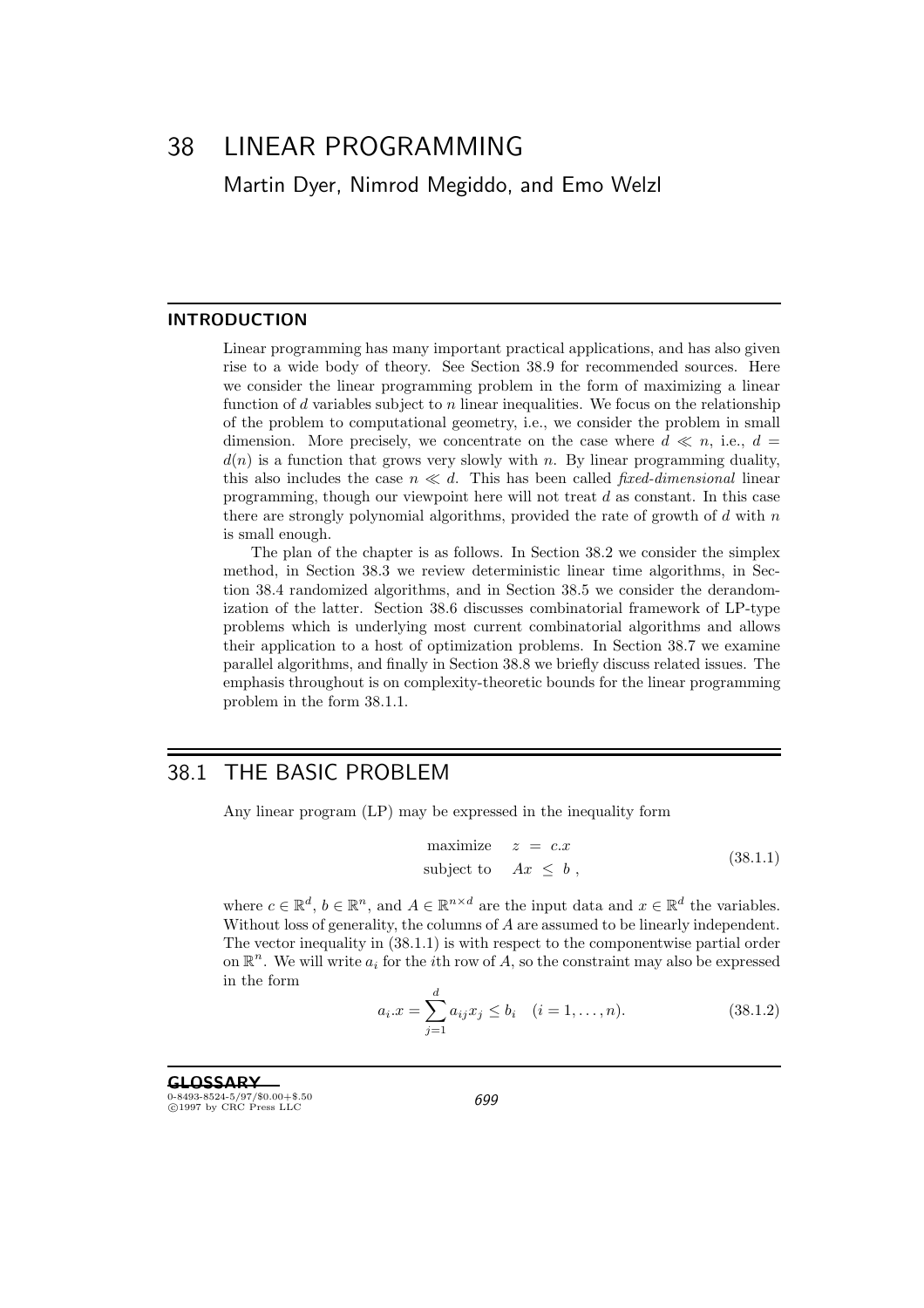Constraint: A condition that must be satisfied by a solution.

- **Inequality form:** The formulation of the linear programming problem where all the constraints are weak inequalities  $a_i \cdot x \leq b_i$ .
- Feasible set: The set of points that satisfy all the constraints. In the case of linear programming, it is a convex polyhedron in  $\mathbb{R}^d$ .

**Defining hyperplanes:** The hyperplanes described by the equalities  $a_i x = b_i$ .

- **Tight constraint:** An inequality constraint is tight at a certain point if the point lies on the corresponding hyperplane.
- Infeasible problem: A problem with an empty feasible set.
- Unbounded problem: A problem with no finite maximum.
- Vertex: A feasible point where at least d linearly independent constraints are tight.
- **Nondegenerate problem:** A problem where at each vertex precisely d constraints are tight.
- **Strongly polynomial-time algorithm:** An algorithm for which the total number of arithmetic operations and comparisons (on numbers whose size is polynomial in the input length) is bounded by a polynomial in  $n$  and  $d$  alone.

We observe that (38.1.1) may be infeasible or unbounded, or have multiple optima. A complete algorithm for linear programming must take account of these possibilities. In the case of multiple optima, we assume that we have merely to identify some optimum solution. (The task of identifying all optima is considerably more complex; see [Dye83, AF92].) An optimum of  $(38.1.1)$  will be denoted by  $x^0$ . At least one such solution (assuming one exists) is known to lie at a vertex of the feasible set. There is little loss in assuming nondegeneracy for theoretical purposes, since we may "infinitesimally perturb" the problem to ensure this using well known methods [Sch86]. However, a complete algorithm must recognize and deal with this possibility.

It is well known that linear programs can be solved in time polynomial in the total length of the input data. However, it is not known in general if there is a strongly polynomial-time algorithm. This is true even if randomization is permitted. (Algorithms mentioned below may be assumed deterministic unless otherwise stated.) The "weakly" polynomial algorithms make crucial use of the size of the numbers, so seem unlikely to lead to strongly polynomial methods. However, strong bounds are known in some special cases. For example, if all  $a_{ij}$ are bounded by a constant, then  $\acute{E}$ . Tardos [Tar86] has given a strongly polynomial algorithm.

# 38.2 THE SIMPLEX METHOD

#### GLOSSARY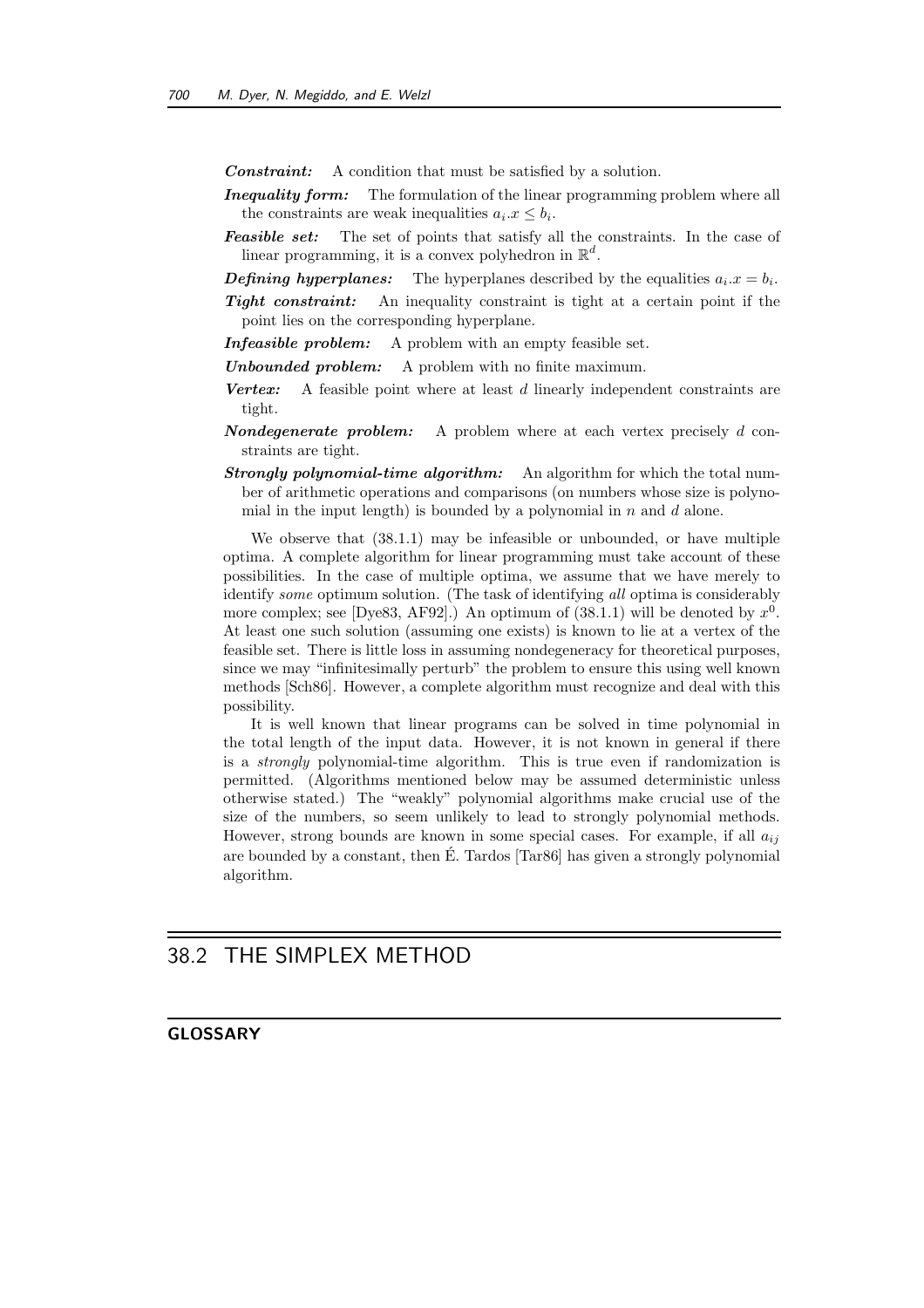- **Simplex method:** For a nondegenerate problem in inequality form, this method seeks an optimal vertex by iteratively moving from one vertex to a better neighboring vertex.
- **Pivot rule:** The rule by which a neighboring vertex is chosen.
- **Random-Edge simplex algorithm:** A randomized variant of the simplex method where the neighboring vertex is chosen uniformly at random.

Dantzig's simplex method is probably still the most commonly used method for solving large linear programs in practice, but (with standard pivot rules) Klee and Minty showed that Dantzig's pivot rule may require an exponential number of iterations in the worst case. For example, it may require  $2^d - 1$  iterations when  $n = 2d$ . Other variants were subsequently shown to have similar behavior. While it is not known for certain that all suggested variants of the simplex method have this bad worst case, there seems to be no reason to believe otherwise. In our case  $d \ll n$ , the simplex method may require  $\Omega(n^{\lfloor d/2 \rfloor})$  iterations [KM72, AZ99], and thus it is polynomial only for  $d = O(1)$ . This is asymptotically no better than enumerating all vertices of the feasible region.

By contrast, Kalai [Kal92] gave a randomized simplex-like algorithm that requires only  $2^{O(\sqrt{d \log n})}$  iterations. (An identical bound was also given by Matousěk, Sharir, and Welzl [MSW96] for a closely related algorithm; see Section 38.4.) Combined with Clarkson's methods [Cla95], this results in a bound of  $O(d^2n) + e^{O(\sqrt{d \log d})}$ , cf. [MSW96]. This is the best "strong" bound known, other than for various special problems, and it is evidently polynomial provided  $d =$  $O(\log^2 n/\log \log n)$ . No complete derandomization of these algorithms is known, and it is possible that randomization may genuinely help here. In this respect, the complexity of the so-called random-edge simplex method (where the pivot is chosen uniformly at random) is an open question. See [BDF+95, GHZ98, GST+01] for some limited information.

### 38.3 LINEAR-TIME LINEAR PROGRAMMING

The study of linear programming within computational geometry was initiated by Shamos [Sha78] as an application of an  $O(n \log n)$  convex hull algorithm for the intersection of halfplanes. Muller and Preparata [MP78] gave an  $O(n \log n)$  algorithm for the intersection of halfspaces in  $\mathbb{R}^3$ . Dyer [Dye84] and Megiddo [Meg83] found, independently, an  $O(n)$  time algorithm for the linear programming problem in the cases  $d = 2, 3$ .

Megiddo [Meg84] generalized the approach of these algorithms to arbitrary d, arriving at an algorithm of complexity  $O(2^{2^d}n)$ , which is polynomial for  $d \leq$  $\log \log n + O(1)$ . This was subsequently improved by Clarkson [Cla86b] and Dyer [Dye86] to  $O(3^{d^2}n)$ , which is polynomial for  $d = O(\sqrt{\log n})$ . Megiddo [Meg84, Meg89] and Dyer [Dye86, Dye92] showed that Megiddo's idea could be used for many related problems: Euclidean one-center, minimum ball containing balls, minimum volume ellipsoid, etc.; see also the derandomized methods and LP-type problems in sections below.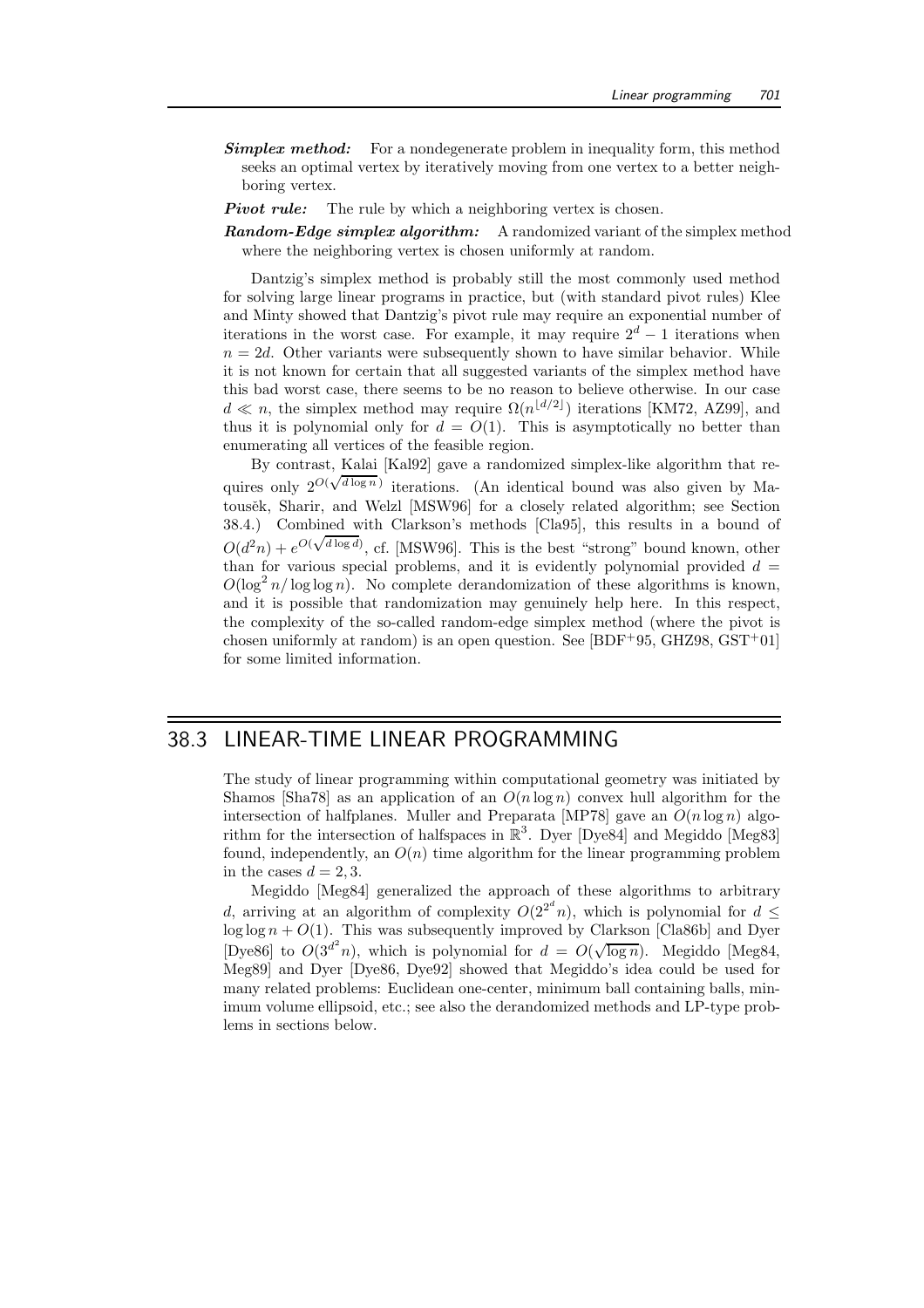#### GLOSSARY

*Multidimensional search:* Given a set of hyperplanes and an oracle for locating a point relative to any hyperplane, locate the point relative to all the input hyperplanes.

#### MEGIDDO'S ALGORITHMS

The basic idea in these algorithms is as follows. It follows from convexity considerations that either the constraints in a linear program are tight (i.e., satisfied with equality) at  $x^0$ , or they are irrelevant. We need identify only d tight constraints to identify  $x^0$ . We do this by discarding a fixed proportion of the irrelevant constraints at each iteration. Determining whether the ith constraint is tight amounts to determining which case holds in  $a_i x^0 \geq b_i$ . This is embedded in a multidimensional search problem. Given *any* hyperplane  $\alpha x = \beta$ , we can determine which case of  $\alpha.x^0 \geq \beta$  holds by (recursively) solving three linear programs in  $d-1$  variables. These are (38.1.1) plus  $a.x = \gamma$ , where  $\gamma \in {\beta - \epsilon, \beta, \beta + \epsilon}$  for "small"  $\epsilon > 0$ . (We need not define  $\epsilon$  explicitly; it can be handled symbolically.) In each of the three linear programs we eliminate one variable to get  $d-1$ . The largest of the three objective functions tells us where  $x^0$  lies with respect to the hyperplane. We call this an *inquiry* about  $\alpha x = \beta$ . The problem now reduces to locating  $x^0$  with respect to a proportion  $P(d)$  of the n hyperplanes using only  $N(d)$  inquiries.

The method recursively uses the following observation in  $\mathbb{R}^2$ . Given two lines through the origin with slopes of opposite sign, knowing which quadrant a point lies in allows us to locate it with respect to at least one of the lines (see Figure 38.3.1).



FIGURE 38.3.1 Quadrants 1, 3 locate for  $l_2$ ; quadrants 2, 4 locate for  $l_1$ .

We use this on the first two coordinates of the problem in  $\mathbb{R}^d$ . First rotate until  $\frac{1}{2}n$  defining hyperplanes have positive and  $\frac{1}{2}n$  negative "slopes" on these coordinates. This can be done in  $O(n)$  time using median-finding. Then arbitrarily pair a positive with a negative to get  $\frac{1}{2}n$  pairs of the form

$$
ax_1 + bx_2 + \cdots = \cdots
$$
  

$$
cx_1 - dx_2 + \cdots = \cdots,
$$

where  $a, b, c, d$  represent nonnegative numbers, and the  $\cdots$  represent linear functions of  $x_3, \ldots, x_d$  on the left and arbitrary numbers on the right. Eliminating  $x_2$  and  $x_1$ in each pair gives two families  $S_1$ ,  $S_2$  of  $\frac{1}{2}n$  hyperplanes each in  $d-1$  dimensions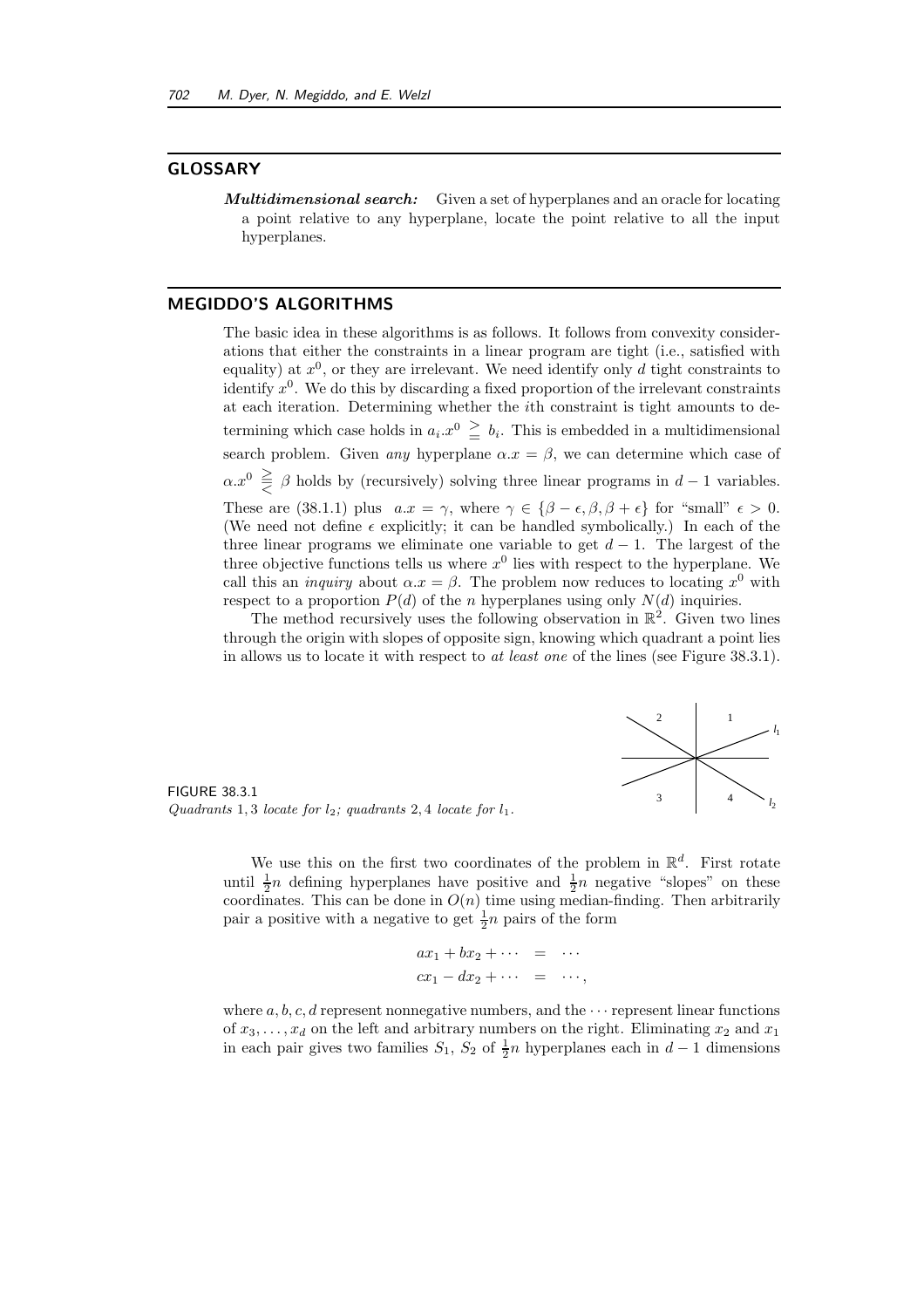of the form

$$
S_1: x_1 + \cdots = \cdots
$$
  
\n
$$
S_2: x_2 + \cdots = \cdots
$$

We recursively locate with respect to  $\frac{1}{2}P(d-1)n$  hyperplanes with  $N(d-1)$  inquiries in  $S_1$ , and then locate with respect to a  $P(d-1)$ -fraction of the corresponding paired hyperplanes in  $S_2$ . We have then located  $\frac{1}{2}P(d-1)^2n$  pairs with  $2N(d-1)$  inquiries. Using the observation above, each pair gives us location with respect to at least one hyperplane in d dimensions, i.e.,

$$
P(d) = \frac{1}{2}P(d-1)^2, \qquad N(d) = 2N(d-1). \tag{38.3.1}
$$

Since  $P(1) = \frac{1}{2}$ ,  $N(1) = 1$  (by locating with respect to the median in  $\mathbb{R}^1$ ), (38.3.1) yields

$$
P(d) = 2^{-(2^d - 1)}, \qquad N(d) = 2^{d-1},
$$

giving the following time bound  $T(n, d)$  for solving (38.1.1).

$$
T(n,d) \le 3 \cdot 2^{d-1} T(n,d-1) + T((1 - 2^{-(2^d - 1)})n,d) + O(nd),
$$

with solution  $T(n, d) = O(2^{2^d} n)$ .

#### THE CLARKSON-DYER IMPROVEMENT

The Clarkson/Dyer improvement comes from repeatedly locating in  $S_1$  and  $S_2$  to increase  $P(d)$  at the expense of  $N(d)$ .

### 38.4 RANDOMIZED ALGORITHMS

Dyer and Frieze [DF89] showed that, by applying an idea of Clarkson [Cla86a] to give a randomized solution of the multidimensional search in Megiddo's algorithm [Meg84], an algorithm of complexity  $O(d^{3d+o(d)}n)$  was possible. Clarkson [Cla88, Cla95] improved this dramatically. We describe this below, but first outline a simpler algorithm subsequently given by Seidel [Sei91].

Suppose we order the constraints randomly. At stage  $k$ , we have solved the linear program subject to constraints  $i = 1, \ldots, k - 1$ . We now wish to add constraint  $k$ . If it is satisfied by the current optimum we finish stage  $k$  and move to  $k+1$ . Otherwise, the new constraint is clearly tight at the optimum over constraints  $i = 1, \ldots, k-1$ . Thus, recursively solve the linear program subject to this equality (i.e., in dimension  $d-1$ ) to get the optimum over constraints  $i = 1, \ldots, k$ , and move on to  $k + 1$ . Repeat until  $k = n$ .

The analysis hinges on the following observation. When constraint  $k$  is added, the probability it is not satisfied is exactly  $d/k$  (assuming, without loss, nondegeneracy). This is because only  $d$  constraints are tight at the optimum and this is the probability of writing one of these *last* in a random ordering of  $1, 2, \ldots, k$ . This leads to an expected time of  $O(d!n)$  for (38.1.1). Welzl [Wel91] extended Seidel's algorithm to solve other problems such as smallest enclosing ball or ellipsoid, and described variants that perform favourably in practice.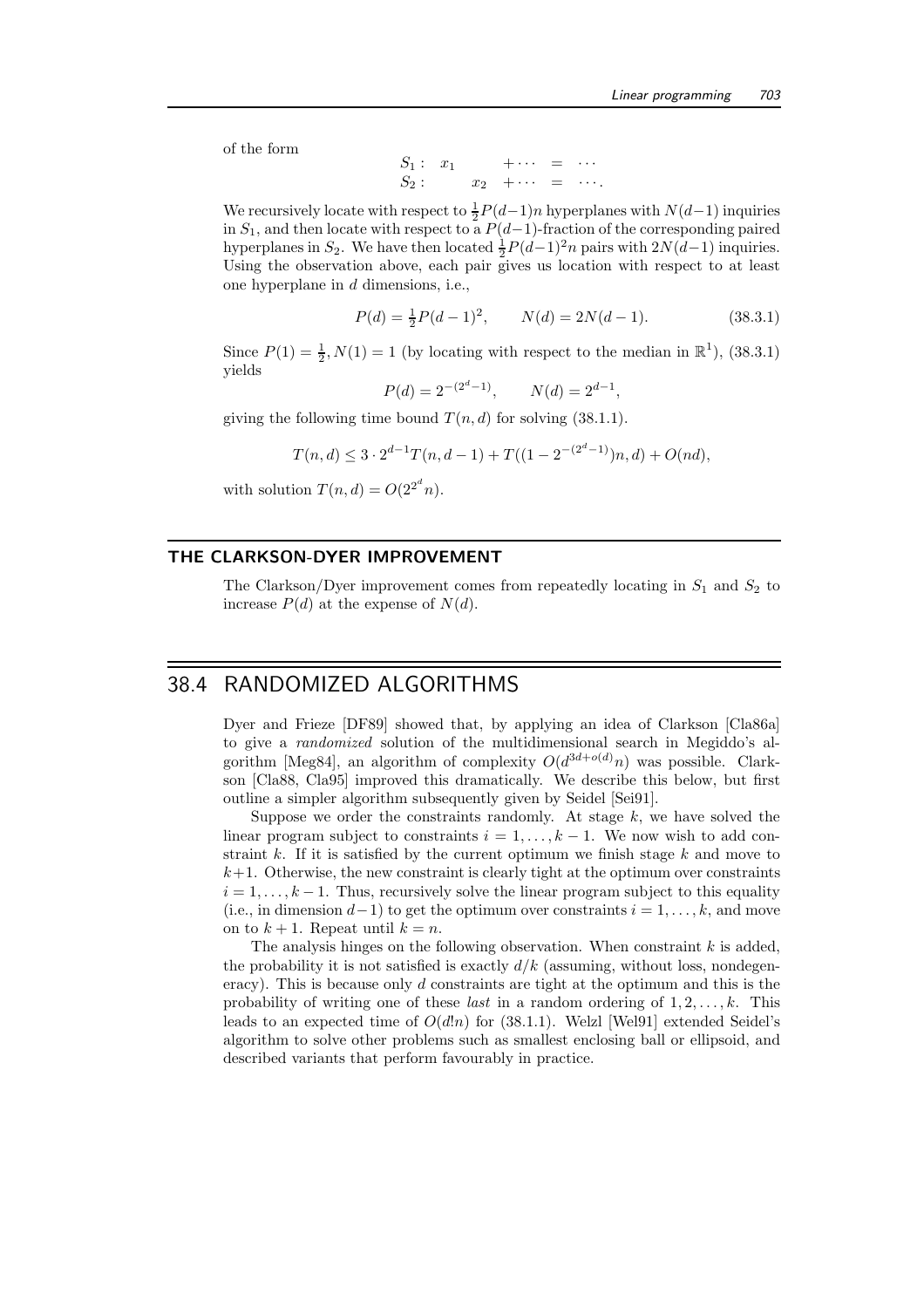Sharir and Welzl [SW92] modified Seidel's algorithm resulting in an improved running time of  $O(d^3 2^d n)$ . They put their algorithm in a general framework of solving "LP-type" problems. Matousěk, Sharir, and Welzl [MSW96] improved the analysis further, essentially obtaining the same bound as for Kalai's "primal simplex" algorithm. The algorithm was extended to  $LP$ -type problems by Gärtner [Gär95], with a similar time bound.

#### CLARKSON'S ALGORITHM

The basic idea is to choose a random set of  $r$  constraints, and solve the linear program subject to these. The solution will violate "few" constraints among the remaining  $n - r$ , and, moreover, one of these must be tight at  $x^0$ . We solve a new linear program subject to the violated constraints and a new random subset of the remainder. We repeat this procedure (aggregating the old violated constraints) until there are no new violated constraints, in which case we have found  $x^0$ . Each repetition gives an extra tight constraint for  $x^0$ , so we cannot perform more than d iterations.

Clarkson [Cla88] gave a different analysis, but using Seidel's idea we can easily bound the expected number of violated constraints (see also [GW01] for further simplifications of the algorithm). Imagine all the constraints ordered randomly, our sample consisting of the first r. For  $i > r$ , let  $I_i = 1$  if constraint i is violated,  $I_i = 0$  otherwise. Now  $Pr(I_i = 1) = Pr(I_{r+1} = 1)$  for all  $i > r$  by symmetry, and  $Pr(I_{r+1} = 1) = d/(r+1)$  from above. Thus the expected number of violated constraints is

$$
\mathbf{E}\left(\sum_{i=r+1}^{n} I_i\right) = \sum_{i=r+1}^{n} \Pr(I_i = 1) = (n-r)d/(r+1) < nd/r.
$$

(In the case of degeneracy, this will be an upper bound by a simple perturbation argument.)

Thus, if  $r = \sqrt{n}$ , say, there will be at most  $d\sqrt{n}$  violated constraints in expectation. Hence, by Markov's inequality, with probability  $\frac{1}{2}$  there will be at most  $2d\sqrt{n}$  violated constraints in actuality. We must therefore recursively solve about  $2(d+1)$  linear programs with at most  $(2d^2+1)\sqrt{n}$  constraints. The "small" base cases can be solved by the simplex method in  $d^{O(d)}$  time. This can now be applied recursively, as in [Cla88], to give a bound for (38.1.1) of

$$
O(d^2n) + (\log n)^{\log d + 2} d^{O(d)}.
$$

Clarkson [Cla95] subsequently modified his algorithm using a different "iterative reweighting" algorithm to solve the  $d+1$  small linear programs, obtaining a better bound on the execution time.

Each constraint receives an initial weight of 1. Random samples of total weight  $10d^2$  (say) are chosen at each iteration, and solved by the simplex method. If W is the current total weight of all constraints, and W′ the weight of the unsatisfied constraints, then  $W' \le 2Wd/10d^2 = W/5d$  with probability at least  $\frac{1}{2}$  by the discussion above, regarding the weighted constraints as a multiset. We now double the weights of all violated constraints and repeat until there are no violated constraints. This terminates in  $O(d \log n)$  iterations by the following argument. After k iterations we have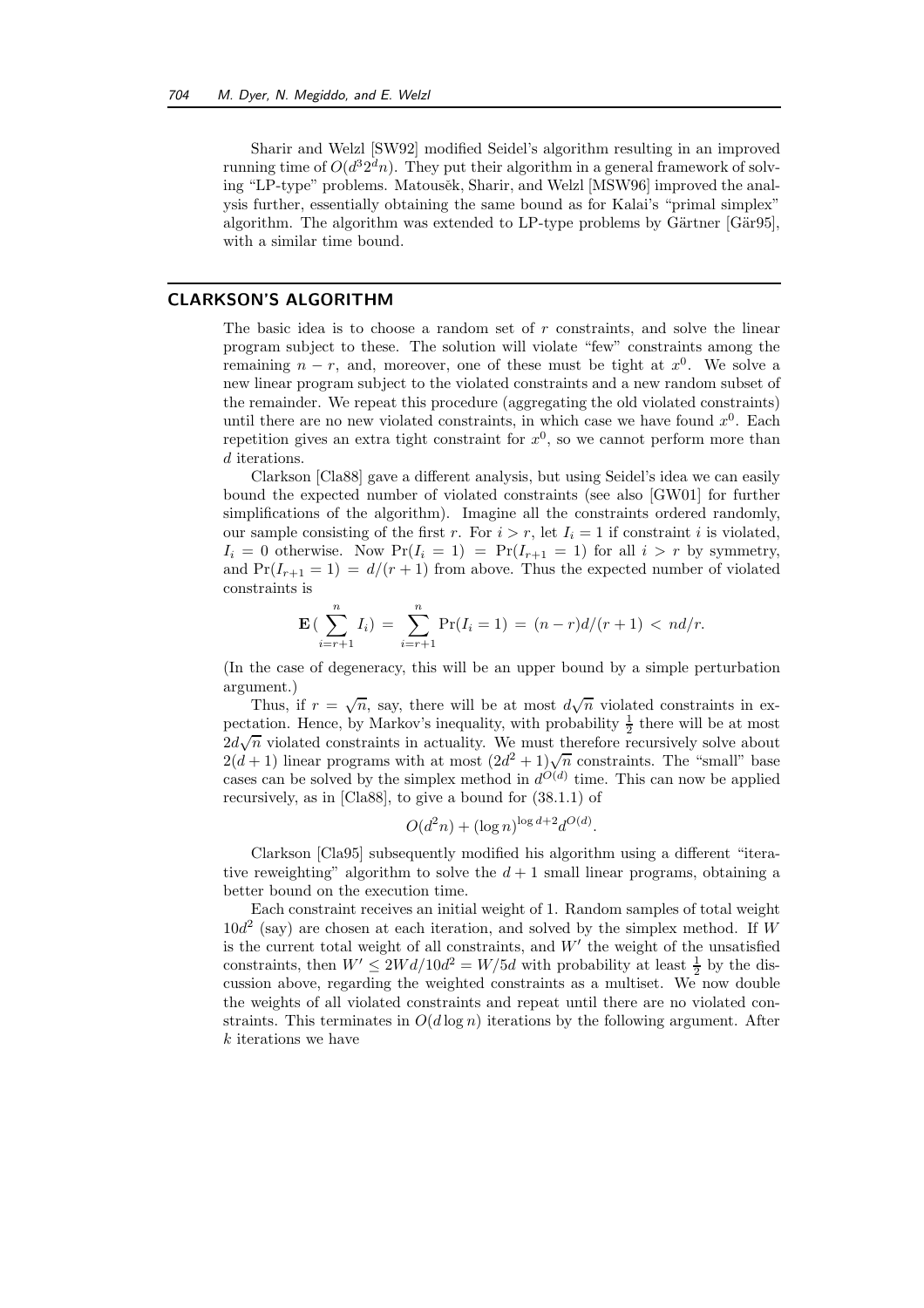$$
W \le \left(1 + \frac{1}{5d}\right)^k n \le n e^{k/5d},
$$

and  $W^*$ , the total weight of the d optimal constraints, satisfies  $W^* \geq 2^{k/d}$ , since at least one is violated at each iteration. Now it is clear that  $W^* < W$  only while  $k < C d \ln n$ , for some constant C. Applying this to the  $d+1$  small linear programs gives overall complexity

$$
O(d^2n + d^4\sqrt{n}\log n) + d^{O(d)}\log n.
$$

This is almost the best time known for linear programming, except that Kalai's algorithm (or [MSW96]) can be used to solve the base cases rather than the simplex method. Then we get the improved bound (cf. [GW96])

$$
O(d^2n) + e^{O(\sqrt{d\log d})}.
$$

This is polynomial for  $d = O(\log^2 n / \log \log n)$ , and is the best bound to date.

# 38.5 DERANDOMIZED METHODS

Somewhat surprisingly, the randomized methods of Section 38.4 can also lead to the best *deterministic* algorithms for  $(38.1.1)$ . Matoušek and Chazelle [CM96] produced a derandomized version of Clarkson's algorithm.

The idea, which has wider application, is based on finding (in linear time) approximations to the constraint set. If N is a constraint set, then for each  $x \in$  $\mathbb{R}^d$  let  $V(x, N)$  be the set of constraints violated at x. A set  $S \subseteq N$  is an  $\epsilon$ approximation to  $N$  if, for all  $x$ ,

$$
\left|\frac{|V(x,S)|}{|S|} - \frac{|V(x,N)|}{|N|}\right| < \epsilon.
$$

(See also Sections 31.2 and 34.1.) Since  $n = |N|$  hyperplanes partition  $\mathbb{R}^d$  into only  $O(n^d)$  regions, there is essentially only this number of possible cases for x, i.e., only this number of different sets  $V(x, N)$ . It follows from the work of Vapnik and Chervonenkis that a  $(d/r)$ -approximation of size  $O(r^2 \log r)$  always exists, since a random subset of this size has the property with nonzero probability. If we can find such an approximation deterministically, then we can use it in Clarkson's algorithm in place of random sampling. If we use a  $(d/r)$ -approximation, then, if  $x^*$  is the linear programming optimum for the subset  $S, |V(x^*, S)| = 0$ , so that

$$
|V(x^*, N)| < |N|d/r = nd/r,
$$

as occurs in expectation in the randomized version. The implementation involves a refinement based on two elegant observations about approximations, which both follow directly from the definition.

(i) An  $\epsilon$ -approximation of a  $\delta$ -approximation is an  $(\epsilon + \delta)$ -approximation of the original set.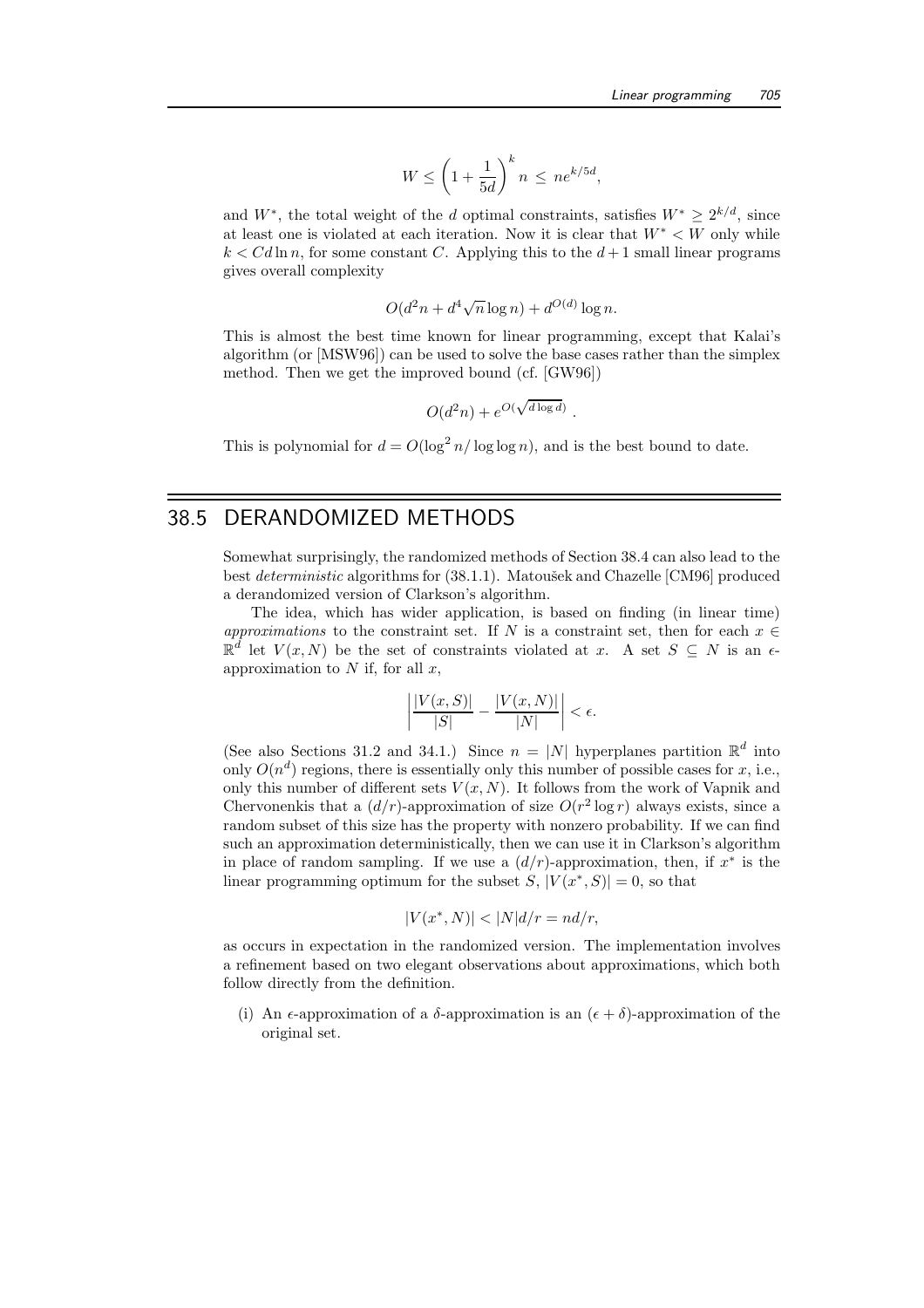



(ii) If we partition N into q equal sized subsets  $N_1, \ldots, N_q$  and take an (equal sized)  $\epsilon$ -approximation  $S_i$  in each  $N_i$   $(i = 1, \ldots, q)$ , then  $S_1 \cup \ldots \cup S_q$  is an  $\epsilon$ -approximation of N.

We then recursively partition N into q equal sized subsets, to give a "partition" tree" of height  $k$ , say, as in Figure 38.5.1 (cf. Section 31.2). The sets at level 0 in the partition tree are "small." We calculate an  $\epsilon_0$ -approximation in each. We now take the union of these approximations at level 1 and calculate an  $\epsilon_1$ approximation of this union. This is an  $(\epsilon_0 + \epsilon_1)$ -approximation of the whole level 1 set, by the above observations. Continuing up the tree, we obtain an overall  $(\sum_{i=0}^{k} \epsilon_i)$ -approximation of the entire set. At each stage, the sets on which we have to find the approximations remain "small" if the  $\epsilon_i$  are suitably chosen. Therefore we can use a relatively inefficient method of finding an approximation. A suitable method is the method of conditional probabilities due to Raghavan and Spencer. It is (relatively) straightforward to implement this on a set of size m to run in  $O(m^{d+1})$ time. However, since this has to be applied only to small sets (in comparison with n), the total work can be bounded by a linear function of n. Chazelle and Matoušek [CM96] used  $q = 2$ , and an  $\epsilon_i$  that corresponds to roughly halving the union at each level  $i = 1, \ldots, k$ .

The algorithm cannot completely mimic Clarkson's, however, since we can no longer use  $r = \sqrt{n}$ . Such a large approximation cannot be determined in linear time by the above methods. But much smaller values of r suffice (e.g.,  $r = 10d^3$ ) simply to get *linear-time* behavior in the recursive version of Clarkson's algorithm. Using this observation, Chazelle and Matoušek [CM96] obtained a deterministic algorithm with time-complexity  $d^{O(d)}n$ . This is currently the best time bound known for solving (38.1.1), and remains polynomial for  $d = O(\log n / \log \log n)$ .

# 38.6 LP-TYPE PROBLEMS

The randomized algorithms above by Clarkson and in  $(MSW96, Gär95)$  can be formulated in an abstract framework called LP-type problems. With an extra condition (involving VC-dimension of certain set-systems) this extends to the derandomization in [CM96]. In this way, the algorithms are applicable to a host of problems including smallest enclosing ball, polytope distance, smallest enclosing ellipsoid, largest ellipsoid in polytope, smallest ball intersecting a set of convex objects, angle-optimal placement in polygon, rectilinear 3-centers in the plane, spherical separability, width of thin point sets in the plane, and integer linear programming (see [MSW96, GW96] for description of these problems and necessary reductions). A different abstraction called abstract objective functions is described by Kalai in [Kal97], and for the even more general setting of abstract optimization  $problems$  see [Gär95].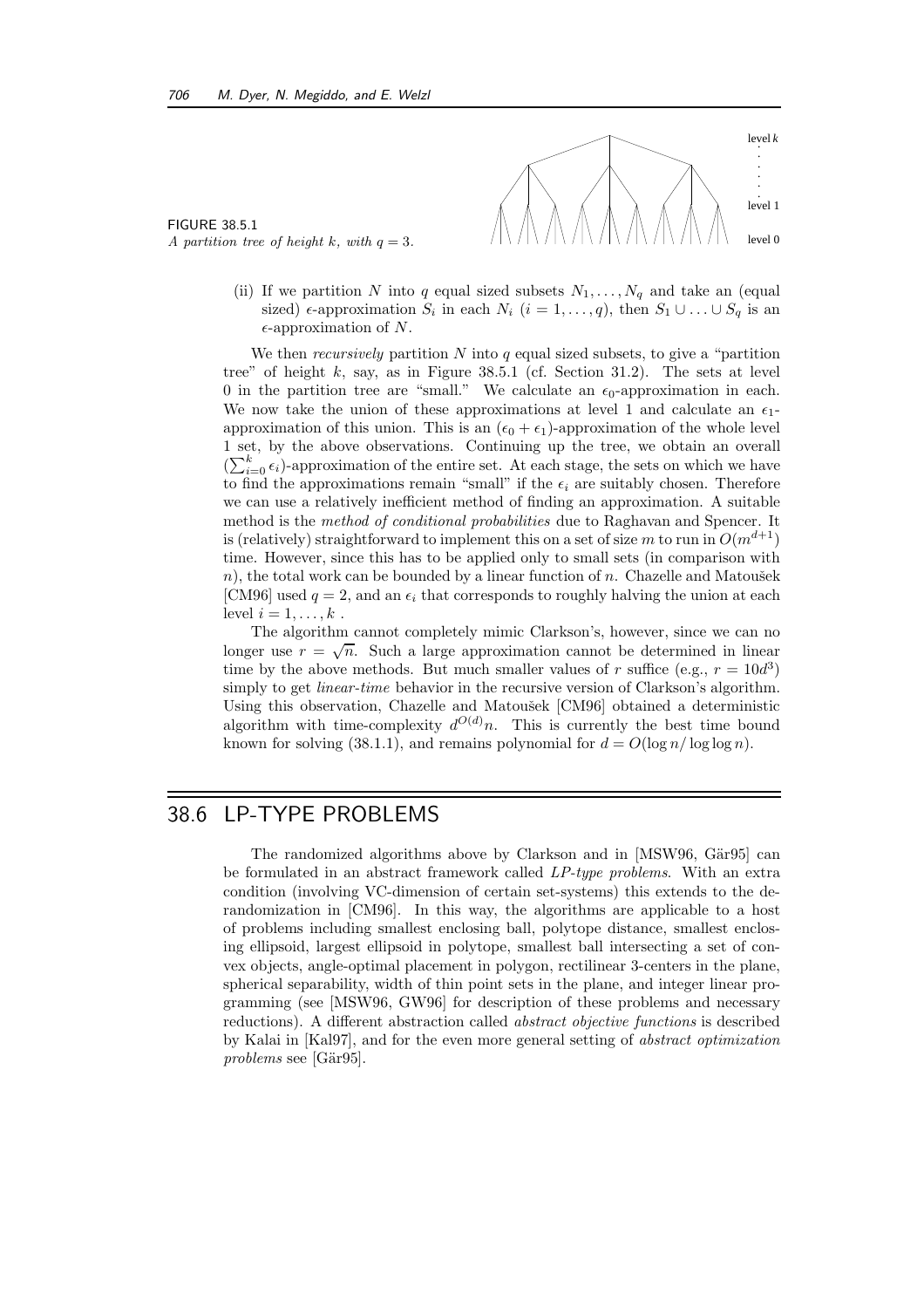For the definitions below, the reader should think of optimization problems where we are given some set of constraints  $H$  and we want to *minimize* some given function under those constraints. For every subset G of H, let  $w(G)$  denote the optimum value of this function when all constraints in G are satisfied. The function  $w$  is only given implicitely via some basic operations to be specified below. The goal is to compute an inclusion-minimal subset  $B_H$  of H with the same value as H (from which, in general, the value is easy to determine).

#### GLOSSARY

- **LP-type problem:** A pair  $(H, w)$ , where H is a finite set and  $w: 2^H \to W$  for a linearly ordered set  $(W, \leq)$  with a minimal element  $-\infty$ , so that the Monotonicity and Locality Axioms below are satisfied.
- **Monotonicity Axiom:** For any F, G with  $F \subseteq G \subseteq H$ , it holds that  $w(F) \leq$  $w(G)$ .
- **Locality Axiom:** For any  $F \subseteq G \subseteq H$  with  $-\infty \neq w(F) = w(G)$  and any  $h \in H$ , it holds that  $w(G) < w(G \cup \{h\})$  implies  $w(F) < w(F \cup \{h\})$ .
- **Constraints of LP-type problem:** Given an LP-type problem  $(H, w)$ , the elements of H are called constraints.
- **Basis:** A set B of constraints is called a basis, if  $w(B') < w(B)$  for every proper subset of B.
- **Basis of set of constraints:** Given a set G of constraints, a subset  $B \subseteq G$  is called a basis of G if it is a basis and  $w(B) = w(G)$  (i.e. an inclusion minimal subset of  $G$  with equal w-value).
- Combinatorial dimension: The maximum cardinality of any basis in an LPtype problem  $(H, w)$ , denoted by  $\delta = \delta_{(H, w)}$ .
- **Basis-regularity:** An LP-type problem  $(H, w)$  is basis-regular, if for every basis B with  $|B| = \delta$  and every constraint h, it holds that all bases of  $B \cup \{h\}$  have exactly  $\delta$  elements.
- Violation test: Decides whether or not  $w(B) < w(B \cup \{h\})$ , for a basis B and a constraint h.
- **Basis computation:** Delivers a basis of  $B \cup \{h\}$ , for a basis B and a constraint h.

A simple example of an LP-type problem is the smallest enclosing ball problem (this problem traces back to J.J. Sylvester  $[Syl1857]$ ): Let S be a finite set of points in  $\mathbb{R}^d$ , and for  $G \subseteq S$ , let  $\rho(G)$  be the radius of the ball of smallest volume containing G (with  $\rho(\emptyset) = -\infty$ ). Then  $(S, \rho)$  is an LP-type problem with combinatorial dimension at most  $d+1$ . A violation test amounts to a test deciding whether a point lies in a given ball, while an efficient implementation of basis computations is not obvious (cf.  $[Gar95]$ ).

Many more examples have been indicated above. As the name suggests, linear programming can be formulated as an LP-type problem, although some care is needed in the presence of degeneracies. Let us assume that we want to maximize the objective function  $-x_d$  in (38.1.1), i.e., we are looking for a point in  $\mathbb{R}^d$  of smallest  $x_d$ -coordinate. In the underlying LP-type problem, the set H of constraints is given by the halfspaces as defined by  $(38.1.2)$ . For a subset G of these constraints, let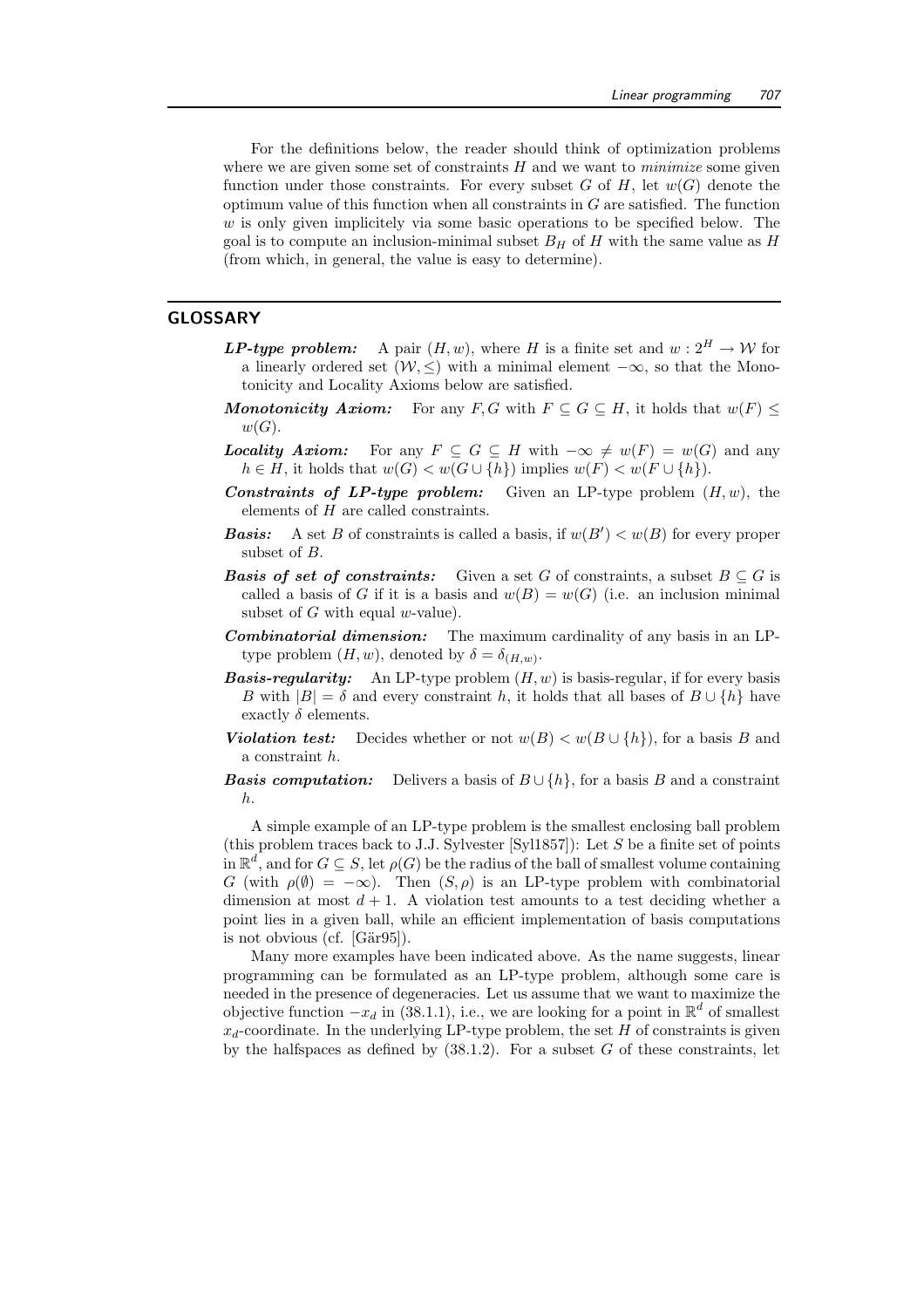$v(G)$  be the backwards lexicographically smallest point satisfying these constraints, with  $v(G) := -\infty$ , if G gives rise to an unbounded problem, and  $v(G) := \infty$ , in case of infeasibility. We assume the backwards lexicographical ordering on  $\mathbb{R}^d$  extended to  $\mathbb{R}^d \cup \{-\infty, \infty\}$  by letting  $-\infty$  and  $\infty$  be the minimal and maximal element, resp. The resulting pair  $(H, v)$  is LP-type of combinatorial dimension at most  $d+1$ . In fact, if the problem is feasible and bounded, then the LP-type problem is basisregular of combinatorial dimension d. Violation test and basis computation (this amounts to a dual pivot step) are easy to implement.

Matoušek, Sharir, and Welzl [MSW96] showed that a basis-regular LP-type problem  $(H, w)$  of combinatorial dimension  $\delta$  with n constraints can be solved (i.e., a basis of H can be determined) with an expected number of at most

$$
\min\{e^{2\sqrt{\delta\ln((n-\delta)/\sqrt{\delta}})+O(\sqrt{\delta}+\ln n)}, 2^{\delta+2}(n-\delta)\}\tag{38.6.1}
$$

violations tests and basis computations, provided an initial basis  $B_0$  with  $|B_0| = \delta$ is available. (For linear programming one can easily generate such an initial basis by adding  $d$  symbolic constraints in "infinity".) Then Gärtner [Gär95] was able to generalize this bound to all LP-type problems. Combining this with Clarkson's methods, one gets a bound of (cf. [GW96])

$$
O(\delta n) + e^{O(\sqrt{\delta \log \delta})},
$$

the best bound known up to now.

Matoušek [Mat94] provided a family of LP-type problems, for which the bound (38.6.1) is tight for the algorithm provided in [MSW96]. It is an open problem, though, whether the algorithm performs faster when applied to linear programming instances. In fact, Gärtner  $[Gar02]$  showed that the algorithm is quadratic on the instances in Matousek's lower bound family which are realizable as linear programming problems as in (38.1.1).

Amenta [Ame94] considers the following extension of the abstract framework: Suppose we are given a family of LP-type problems  $(H, w_\lambda)$ , parameterized by a real parameter  $\lambda$ ; the underlying ordered value set W has a maximum element  $\infty$  representing *infeasibility*. The goal is to find the smallest  $\lambda$  for which  $(H, w_{\lambda})$ is feasible, i.e.  $w_{\lambda}(H) < \infty$ . [Ame94] provides conditions under which such a problem can be transformed into a single LP-type problem, and she gives bounds on the resulting combinatorial dimension. This work exhibits interesting relations between LP-type problems and Helly-type theorems (see also [Ame96]).

## 38.7 PARALLEL ALGORITHMS

### GLOSSARY

- **PRAM:** Parallel Random Access Machine. (See Section 36.1 for more information on this and the next two terms.)
- EREW: Exclusive Read Exclusive Write.
- CRCW: Concurrent Read Concurrent Write.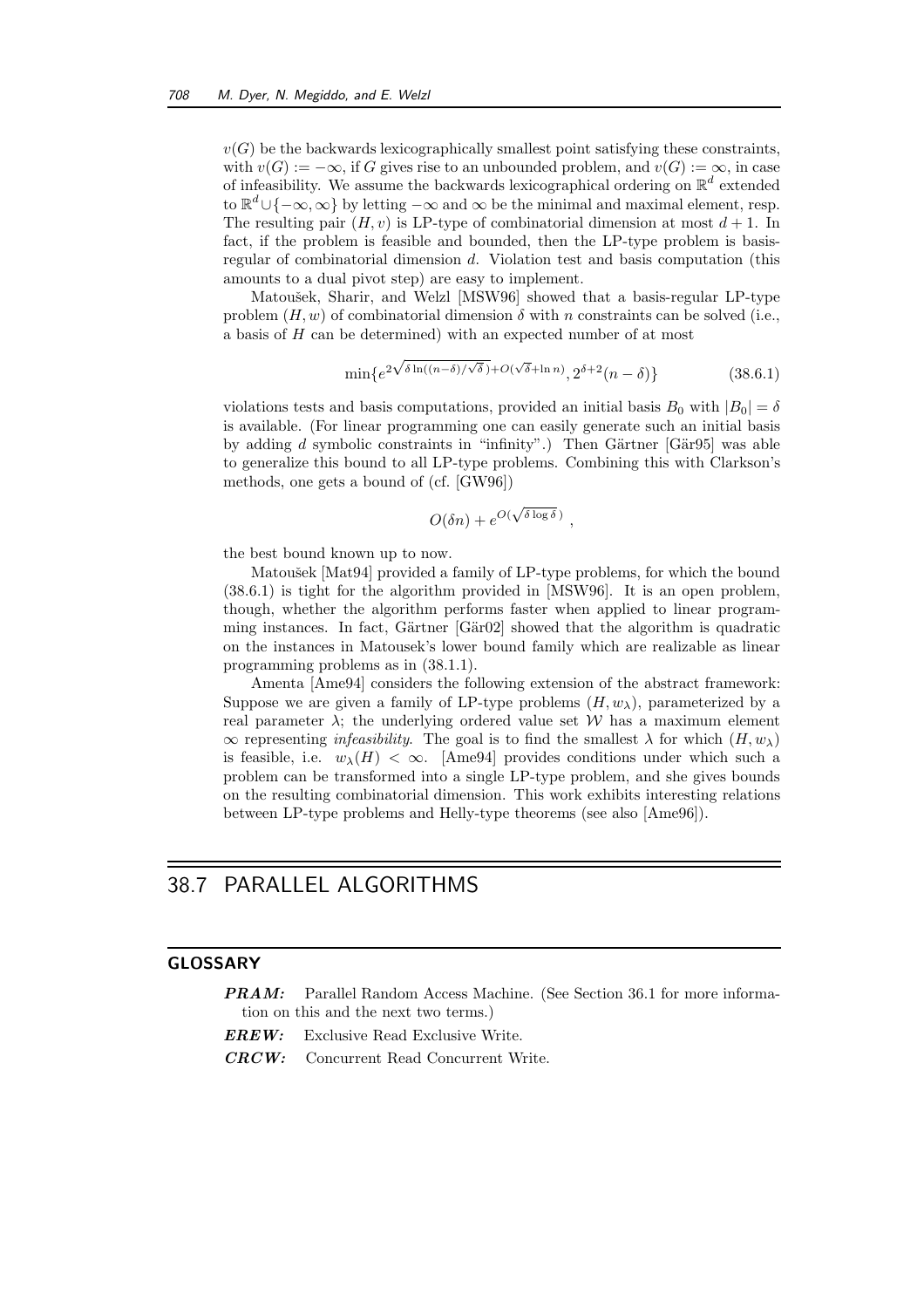- P: The class of polynomial time problems.
- NC: The class of problems that have poly-logarithmic parallel time algorithms running a polynomial number of processors.

**P**-complete problem: A problem in P whose membership in NC implies  $P = NC$ .

**Expander:** A graph in which, for every set of nodes, the set of the neighbors of the nodes is relatively large.

We will consider only PRAM algorithms. (See also Section 36.2.)

The general linear programming problem has long been known to be P-complete, so there is little hope of very fast parallel algorithms. However, the situation is different in the case  $d \ll n$ , where the problem is in NC if d grows slowly enough.

First, we note that there is a straightforward parallel implementation of Megiddo's algorithm [Meg83] that runs in  $O((\log n)^d)$  time on an EREW PRAM. However, this algorithm is rather inefficient in terms of processor utilization, since at the later stages, when there are few constraints remaining, most processors are idle. However, Deng [Den90] gave an "optimal"  $O(n)$  work implementation in the plane running in  $O(\log n)$  time on a CRCW PRAM with  $O(n/\log n)$  processors. Deng's method does not seem to generalize to higher dimensions.

Alon and Megiddo [AM94] gave a randomized parallel version of Clarkson's algorithm which, with high probability, runs in constant time on a CREW PRAM in fixed dimension. Here the "constant" is a function of dimension only, and the probability of failure to meet the time bound is small for  $n \gg d$ .

Ajtai and Megiddo [AM96] attempted to improve the processor utilization in parallelizing Megiddo's algorithm for general d. They gave an intricate algorithm based on using an expander graph to select more nondisjoint pairs so as to utilize all the processors and obtain more rapid elimination. The resulting algorithm for (38.1.1) runs in  $O((\log \log n)^d)$  time, but in a nonuniform model of parallel computation based on Valiant's comparison model. The model, which is stronger than the CRCW PRAM, requires  $O(\log \log n)$  time median selection from n numbers using *n* processors, and employs an  $O(\log \log n)$  time scheme for compacting the data after deletions, again based on a nonuniform use of expander graphs. A lower bound of  $\Omega(\log n / \log \log n)$  time for median-finding on the CRCW PRAM follows from results of Beame and Hastad. Thus Ajtai and Megiddo's algorithm could not be implemented directly on the CRCW PRAM. Within Ajtai and Megiddo's model there is a lower bound  $\Omega(\log \log n)$  for the case  $d = 1$  implied by results of Valiant. This extends to the CRCW PRAM, and is the only lower bound known for solving (38.1.1) in this model.

Dyer [Dye95] gave a different parallelization of Megiddo's algorithm, which avoids the use of expanders. The method is based on forming groups of size  $r \geq 2$ , rather than simple pairs. As constraints are eliminated, the size of the groups is gradually increased to utilize the extra processors. Using this, Dyer [Dye95] establishes an  $O(\log n(\log \log n)^{d-1})$  bound in the EREW model. It is easy to show that there is an  $\Omega(\log n)$  lower bound for solving (38.1.1) on the EREW PRAM, even with  $d = 1$ . (See [KR90].) Thus improvements on Dyer's bound for the EREW model can only be made in the  $\log \log n$  term. However, there was still an open question in the CRCW model, since exact median-finding and data compaction cannot be performed in time polynomial in  $\log \log n$ .

Goodrich [Goo93] solved these problems for the CRCW model by giving fast implementations of derandomization techniques similar to those outlined in Section 38.5. However, the randomized algorithm that underlies the method is not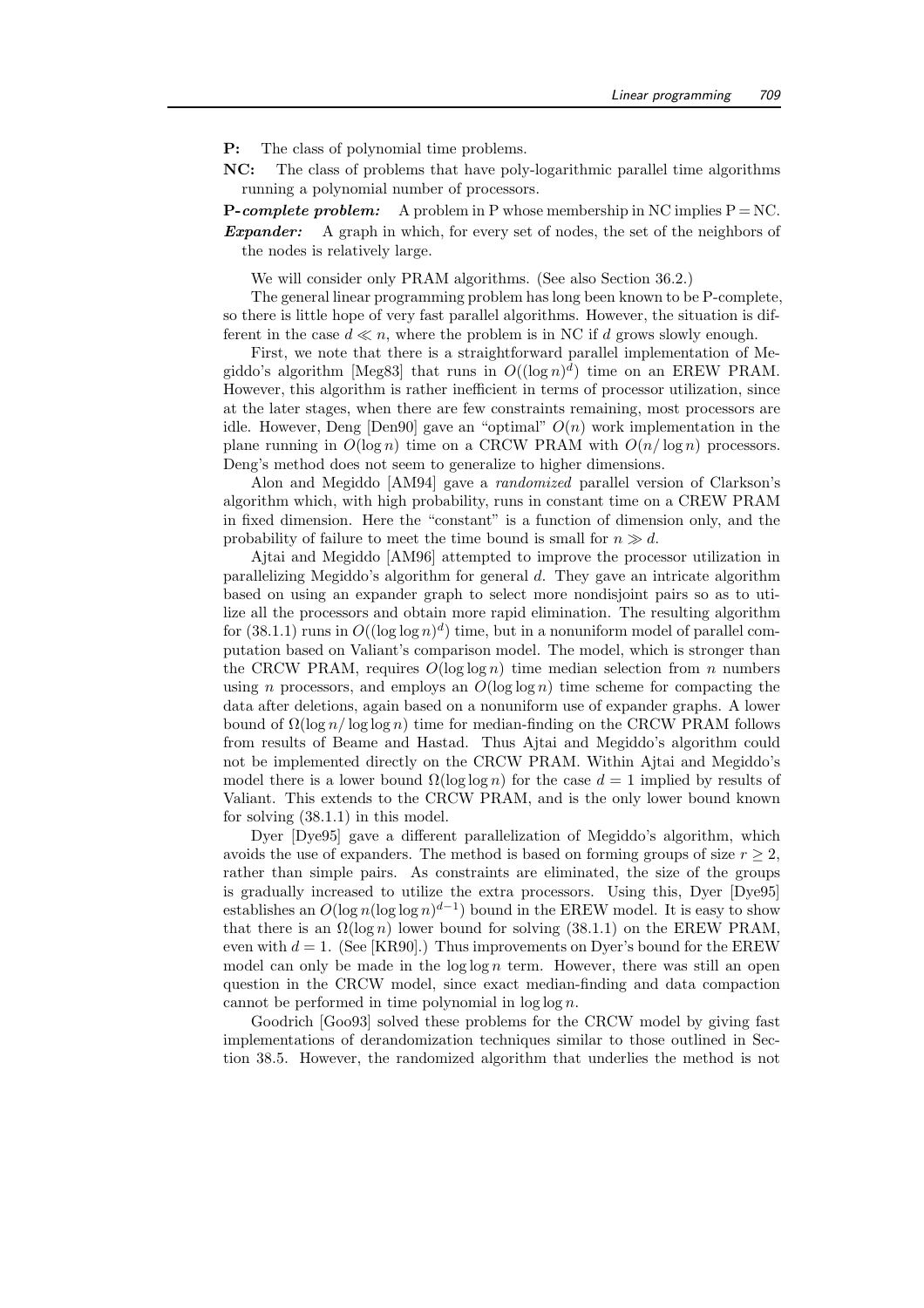a parallelization of Clarkson's algorithm, but is similar to a parallelized version of that of Dyer and Frieze [DF89]. He achieves a work-optimal (i.e.,  $O(n)$  work) algorithm running in  $O(\log \log n)^d$  time on the CRCW PRAM. The methods also imply a work-optimal EREW algorithm, but only with the same time bound as Dyer's. Neither Dyer nor Goodrich is explicit about the dependence on d of the execution time of their algorithms.

Independently of Goodrich's work, Sen [Sen95] has shown how to directly modify Dyer's algorithm to give a work-optimal algorithm with  $O((\log \log n)^{d+1})$  execution time in the CRCW model. The "constant" in the running time is shown to be  $2^{O(d^2)}$ . To achieve this, he uses approximate median-finding and approximate data compaction operations, both of which can be done in time polynomial in  $\log \log n$ on the common CRCW PRAM. These additional techniques are, in fact, both examples of derandomized methods and similar to those Goodrich uses for the same purpose. Note that this places linear programming in NC provided  $d = O(\sqrt{\log n})$ . This is the best result known, although Goodrich's algorithm may give a better behavior once the "constant" has been explicitly evaluated. We may also observe that the Goodrich/Sen algorithms improve on Deng's result in  $\mathbb{R}^2$ .

There is still room for some improvements in this area, but there now seems to be a greater need for sharper lower bounds, particularly in the CRCW case.

# 38.8 RELATED ISSUES

#### GLOSSARY

- Integer programming problem: A linear programming problem with the additional constraint that the solution must be integral.
- $k$ -Violation linear programming: A problem as in 38.1.1, except that we want to maximize the linear objective function subject to all but at most  $k$  of the given linear constraints.
- Average case analysis: Expected performance of an algorithm for random input (under certain distributions).
- **Smoothed analysis:** Expected performance of an algorithm under small random perbutations of the input.

Linear programming is a problem of interest in its own right, but it is also representative of a class of geometric problems to which similar methods can be applied. Many of the references given below discuss closely related problems, and we have mentioned them in passing above.

An important related area is integer programming. Here the size of the numbers cannot be relegated to a secondary consideration. In general this problem is NPhard, but in fixed dimension is polynomial-time solvable. See [Sch86] for further information. It may be noted that Clarkson's methods and the LP-type framework are applicable in this situation; some care with the interpretation of the primitive operations is in place, though.

We have considered only the solution of a single linear program. However, there are some situations where one might wish to solve a sequence of closely related linear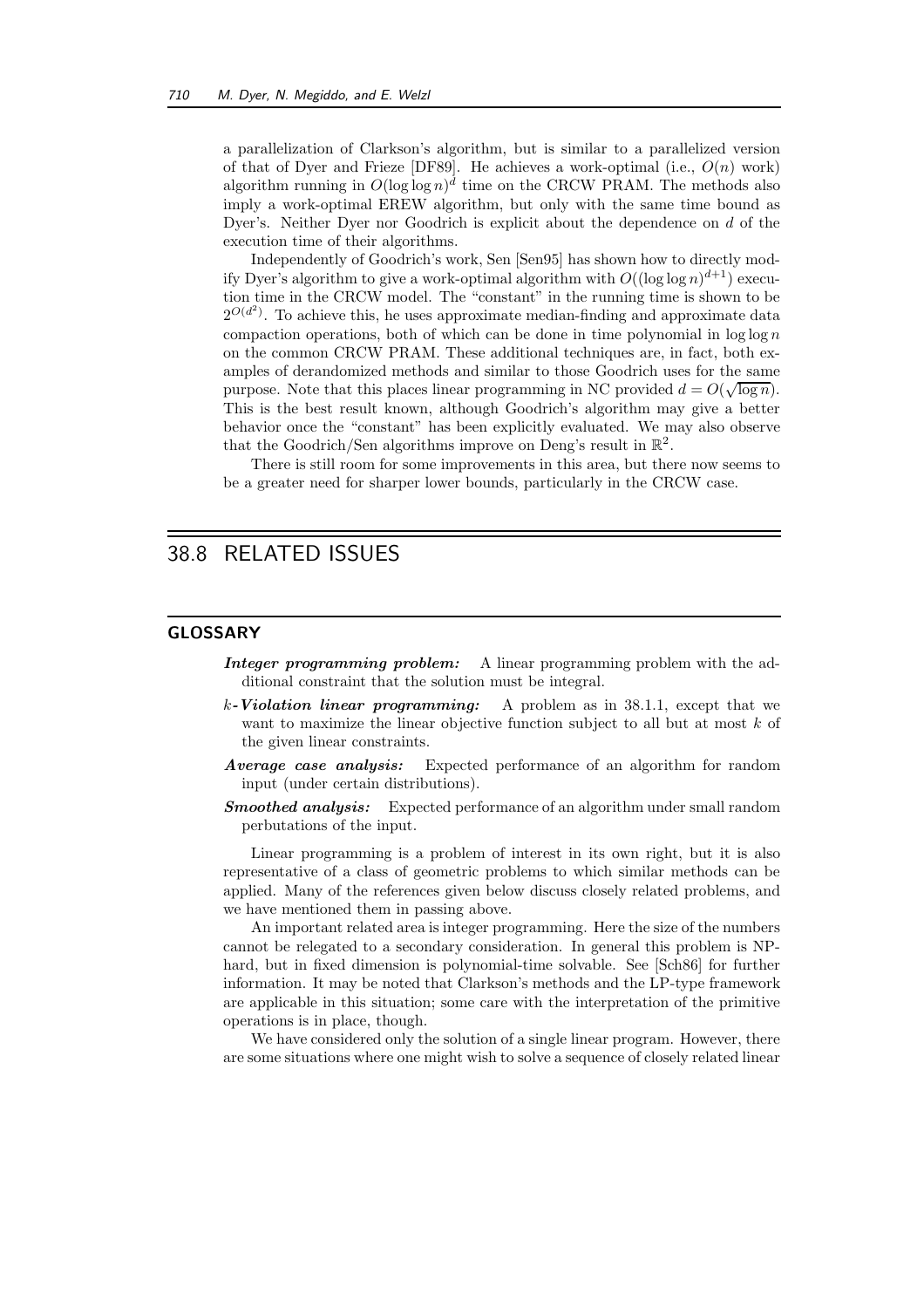programs. In this case, it may be worth the computational investment of building a data structure to facilitate fast solution of the linear programs. For results of this type see, for example, [Epp90, Mat93, Cha96, Cha98].

Finally there has been some work about optimization, where we are asked to satisfy all but at most  $k$  of the given constraints, see e.g. [RW94, ESZ, Mat95b,  $DLS+95$ , Cha99]. In particular, Matoušek [Mat95a] has investigated this question in the general setting of LP-type problems. Recently, Chan [Cha02] solved this problem in  $\mathbb{R}^2$  with a randomized algorithm in expected time  $O(n + k^2)$  (see this paper for the best bounds known for  $d = 3, 4$ .)

A direction we had not touched upon here was the average analysis, where we analyze a deterministic algorithm for random inputs [Bor80, Sma83]. Of course, the issue here is to what extent the assumed input distribution is justified, even if the results relate to the measurements made in experiments. More recently, there has been an interesting new direction, where a simplex method is analyzed for small random perturbations of the input (smoothed analysis, [ST01]).

## 38.9 SOURCES AND RELATED MATERIAL

### BOOKS AND SURVEYS

A good general introduction to linear programming may be found in Chvátal's book [Chv83]. A theoretical treatment is given in Schrijver's book [Sch86]. The latter is a very good source of additional references. Karp and Ramachandran [KR90] is a good source of information on models of parallel computation. See [Mat96] for a survey of derandomization techniques for computational geometry.

#### RELATED CHAPTERS

| Chapter 13: Basic properties of convex polytopes |  |  |  |  |  |  |
|--------------------------------------------------|--|--|--|--|--|--|
|--------------------------------------------------|--|--|--|--|--|--|

- Chapter 17: Polytope skeletons and paths
- Chapter 27: Computational convexity
- Chapter 36: Parallel algorithms in geometry
- Chapter 37: Parametric search
- Chapter 39: Mathematical programming

Chapter 52: Computational geometry software

#### **REFERENCES**

- [AM96] M. Ajtai and N. Megiddo. A deterministic poly( $log log n$ )-time *n*-processor algorithm for linear programming in fixed dimension. SIAM J. Comput., 25:1171–1195, 1996.
- [AM94] N. Alon and N. Megiddo. Parallel linear programming in fixed dimension almost surely in constant time. J. Assoc. Comput. Mach., 41:422–434, 1994.
- [Ame94] N. Amenta. Helly-type theorems and generalized linear programming. Discrete Comput. Geom., 12:241–261, 1994.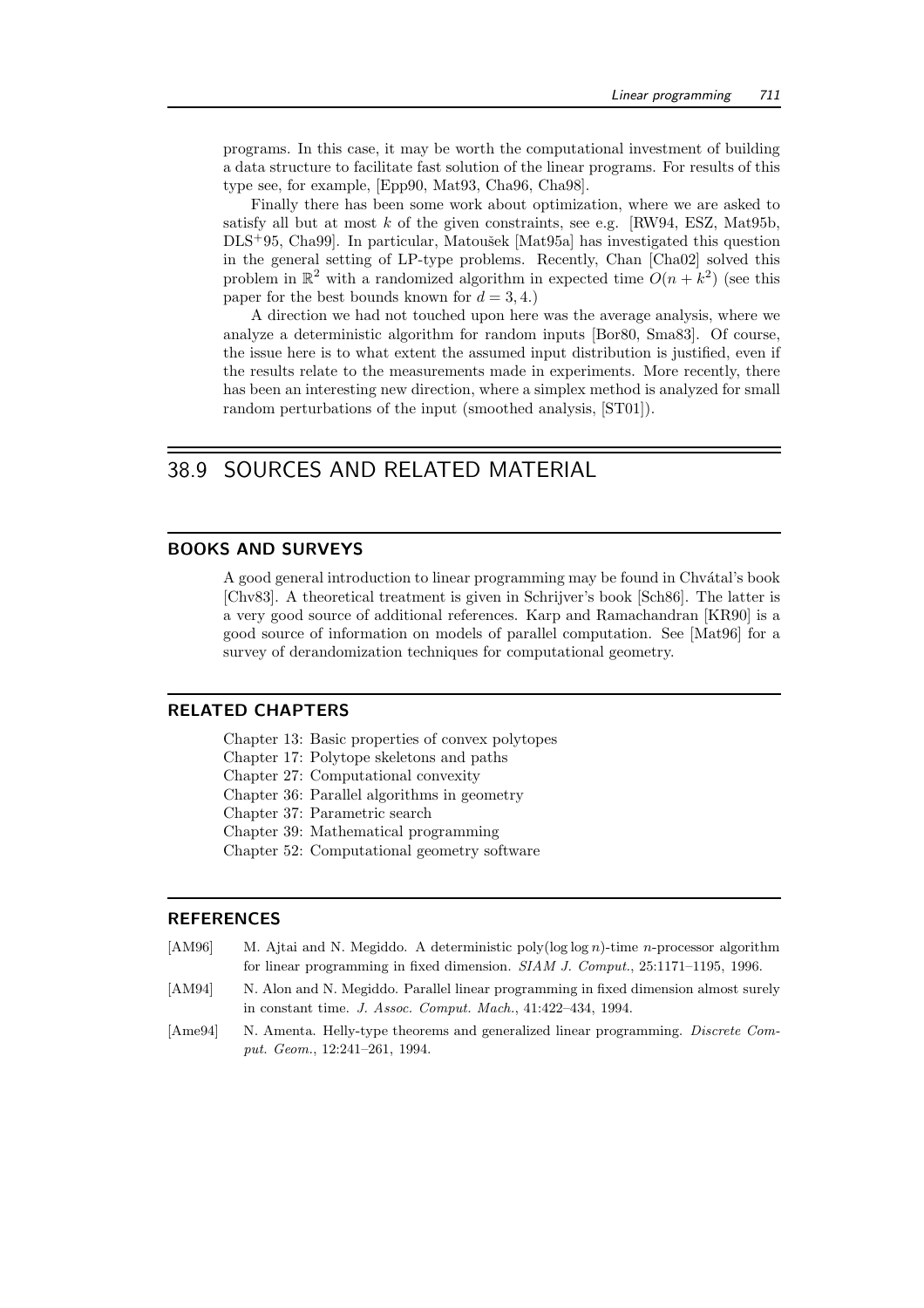[Ame96] N. Amenta. A new proof of an interesting Helly-type theorem *Discrete Comput. Geom.*, 15:423–427 (1996). [AZ99] N. Amenta and G.M. Ziegler. Deformed products and maximal shadows of polytopes. Contemporary Mathematics, 223:57–90 (1999). [AF92] D. Avis and K. Fukuda. A pivoting algorithm for convex hulls and vertex enumeration of arrangements and polyhedra Discrete Comput. Geom. 8:295–313 (1992). [Bor80] K.H. Borgwardt. The Simplex Method: A Probabilistic Analysis. Algorithms and Combinatorics. Springer Verlag, 1980. [BDF<sup>+</sup>95] A. Broder, M.E. Dyer, A.M. Frieze, P. Raghavan, and E. Upfal. The worst case running time of the randomized simplex algorithm is exponential in the height. *Inform. Process.* Lett., 56:79–82, 1995. [Cha96] T.M. Chan. Fixed-dimensional linear programming queries made easy. In Proc. 12th Annu. ACM Sympos. Comput. Geom., pages 284–290, 1996. [Cha98] T.M. Chan. Deterministic algorithms for 2-d convex programming and 3-d online linear programming. J. Algorithms, 27:147–166, 1998. [Cha99] T.M. Chan. Geometric applications of a randomized optimization technique. Discrete Comput. Geom. 22:547–567, 1999. [Cha02] T.M. Chan. Low-dimensional linear programming with violations. Proc. 43rd Annu. IEEE Sympos. Found. Comput. Sci., to appear, 2002. [Chv83] V. Chvátal. *Linear Programming*. Freeman, New York, 1983. [Cla86a] K.L. Clarkson. Further applications of random sampling to computational geometry. In Proc. 18th Annu. ACM Sympos. Theory Comput., pages 414–423, 1986. [Cla86b] K.L. Clarkson. Linear programming in  $O(n3^{d^2})$  time. Inform. Process. Lett., 22:21-24, 1986. [Cla88] K.L. Clarkson. Las Vegas algorithms for linear and integer programming when the dimension is small. In Proc. 29th Annu. IEEE Sympos. Found. Comput. Sci., pages 452–456, 1988. [Cla95] K.L. Clarkson. Las Vegas algorithms for linear and integer programming when the dimension is small. J. Assoc. Comput. Mach., 42:488–499, 1995. Improved version of [Cla88]. [CM96] B. Chazelle and J. Matoušek. On linear-time deterministic algorithms for optimization in fixed dimension. J. Algorithms 21:579–597, 1996. [DLS<sup>+</sup>95] A. Datta, H.-P. Lenhof, C. Schwarz, and M. Smid. Static and dynamic algorithms for k-point clustering problems. J. Algorithms, 19:474–503, 1995. [Den90] X. Deng. An optimal parallel algorithm for linear programming in the plane. Inform. Process. Lett., 35:213–217, 1990. [DF89] M.E. Dyer and A.M. Frieze. A randomized algorithm for fixed-dimensional linear programming. Math. Programming, 44:203–212, 1989. [Dye83] M.E. Dyer. The complexity of vertex enumeration methods. Math. Oper. Res., 8:381– 402, 1983. [Dye84] M.E. Dyer. Linear time algorithms for two- and three-variable linear programs. SIAM J. Comput., 13:31–45, 1984. [Dye86] M.E. Dyer. On a multidimensional search problem and its application to the Euclidean one-centre problem. SIAM J. Comput., 15:725–738, 1986.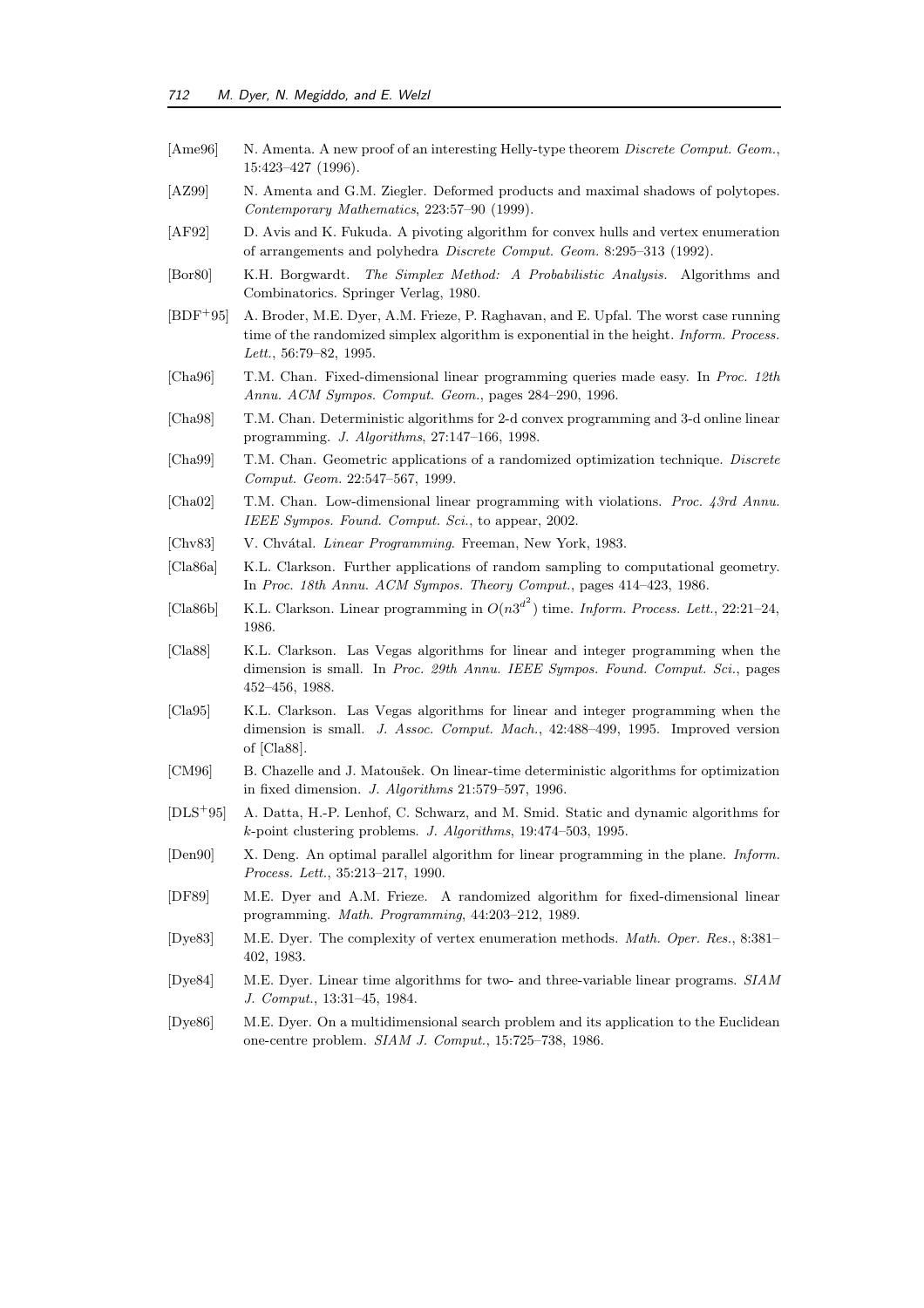- [Dye92] M.E. Dyer. A class of convex programs with applications to computational geometry. In Proc. 8th Annu. ACM Sympos. Comput. Geom., pages 9–15, 1992.
- [Dye95] M.E. Dyer. A parallel algorithm for linear programming in fixed dimension. In Proc. 11th Annu. ACM Sympos. Comput. Geom., pages 345–349, 1995.
- [ESZ] A. Efrat, M. Sharir, and A. Ziv. Computing the smallest k-enclosing circle and related problems. Comput. Geom. Theory Appl., 4:119–136, 1994.
- [Epp90] D. Eppstein. Dynamic three-dimensional linear programming. ORSA J. Comput., 4:360–368, 1990.
- [Gär95] B. Gärtner. A subexponential algorithm for abstract optimization problems. SIAM J. Comput., 24:1018–1035, 1995.
- [Gär02] B. Gärtner. The Random-Facet simplex algorithm on combinatorial cubes. Random Structures & Algorithms, 20:353–381, 2002.
- [Goo93] M.T. Goodrich. Geometric partitioning made easier, even in parallel. In Proc. 9th Annu. ACM Sympos. Comput. Geom., pages 73–82, 1993.
- [GHZ98] B. Gärtner, M. Henk, and G.M. Ziegler. Randomized simplex algorithms on Klee-Minty cubes. Combinatorica 18:349–371, 1998.
- [GST<sup>+</sup>01] B. Gärtner, J. Solymosi, F. Tschirschnitz, P. Valtr, and E. Welzl. One line and n points. In Proc. 33rd Annu. ACM Sympos. Theory Comput., pages 306–315, 2001.
- [GW96] B. Gärtner and E. Welzl. Linear programming randomization and abstract frameworks. In Proc. 13th Annu. Sympos. Theoret. Aspects Comput. Sci., volume 1046 of Lecture Notes in Comput. Sci., pages 669–687. Springer-Verlag, Berlin, 1996.
- [GW01] B. Gärtner and E. Welzl. A simple sampling lemma: Analysis and applications in geometric optimization. Discrete Comput. Geom. 25:569–590, 2001.
- [Kal92] G. Kalai. A subexponential randomized simplex algorithm. In Proc. 24th Annu. ACM Sympos. Theory Comput., pages 475–482, 1992.
- [Kal97] G. Kalai. Linear programming, the simplex algorithm and simple polytopes. Math. Programming 79:217–233, 1997.
- [KR90] R. Karp and V. Ramachandran. Parallel algorithms for shared-memory machines. In J. van Leeuwen, editor, Handbook of Theoretical Computer Science, Vol. A: Algorithms and Complexity, pages 869–941. Elsevier, Amsterdam, 1990.
- [KM72] V. Klee and G.J. Minty. How good is the simplex algorithm? In O. Shisha, editor, Inequalities III, pages 159–175. Academic Press, 1972.
- [Mat93] J. Matoušek. Linear optimization queries. J. Algorithms, 14:432-448, 1993.
- [Mat94] J. Matoušek. Lower bounds for a subexponential optimization algorithm. Random Structures & Algorithms, 5:591–607, 1994.
- [Mat95a] J. Matoušek. On geometric optimization queries with few violated constraints. Discrete Comput. Geom., 14:365–384, 1995.
- [Mat95b] J. Matoušek. On enclosing k points by a circle. Inform. Process. Lett., 53:217-221, 1995.
- [Mat96] J. Matoušek. Derandomization in computational geometry. J. Algorithms, 20:545–580, 1996.
- [Meg83] N. Megiddo. Linear time algorithms for linear programming in  $\mathbb{R}^3$  and related problems. SIAM J. Comput., 12:759–776, 1983.
- [Meg84] N. Megiddo. Linear programming in linear time when dimension is fixed. J. Assoc. Comput. Mach., 31:114–127, 1984.